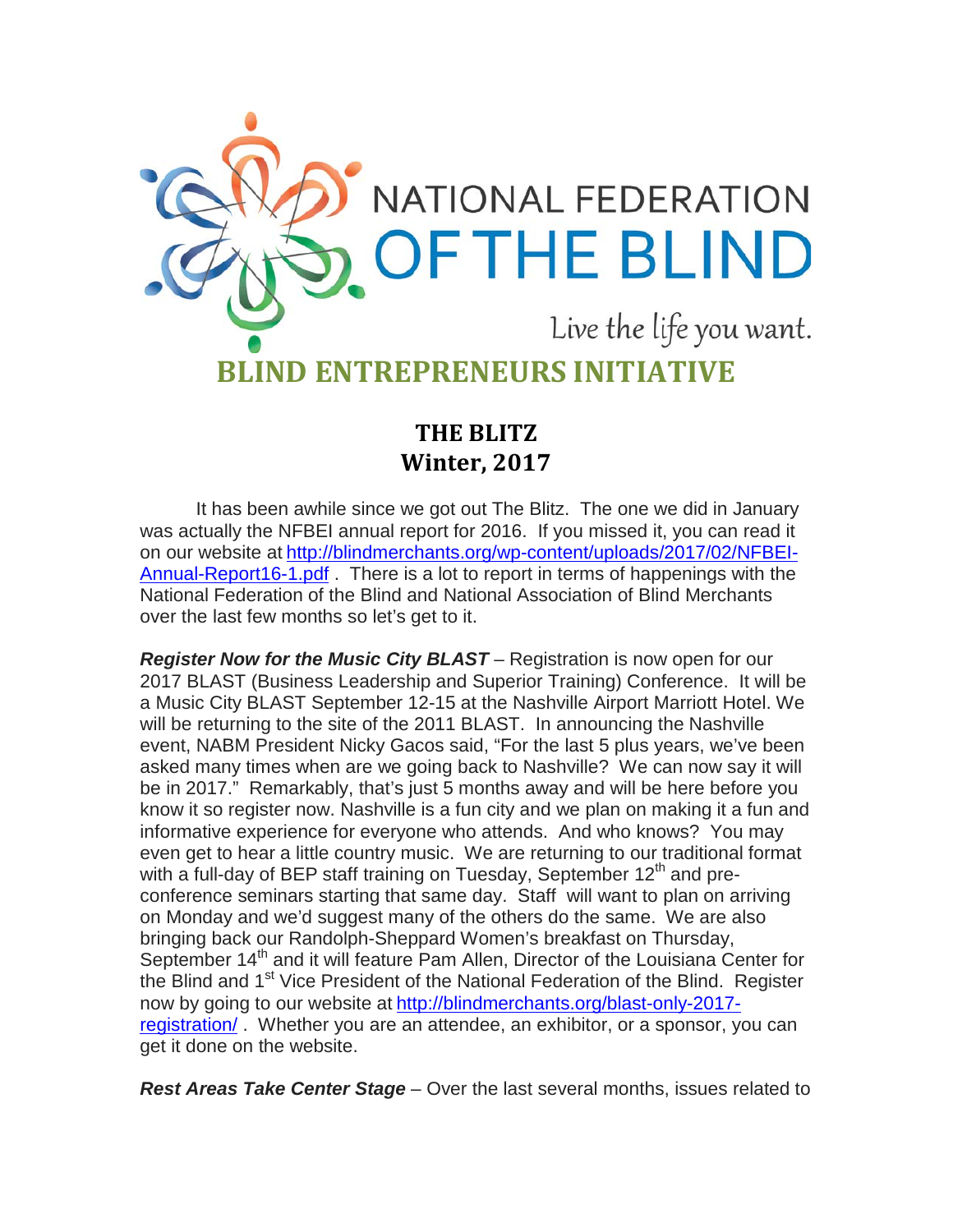interstate vending have taken center stage and are receiving a great deal of attention from NABM and the NFBEI. Commercialization has raised its ugly head again. Here is a brief synopsis of some of the issues we are following:

- *Indiana Congressman Wants to Commercialize Rest Areas* Here we go again. A freshman Congressman, Jim Banks, of Indiana is asking fellow members of Congress to sign on to a bill he plans to introduce that would allow commercialization of rest areas. He sees it as a way to generate revenue for the states to help keep the rest areas open and to fund other programs in the states. As The Blitz goes to press, the bill hasn't been introduced but is expected to drop very soon. The good news is he is a freshman and isn't on any of the relevant committees. The bad news is it could get support from some key members and pick up momentum quickly. We don't' want to over react but we don't want to take it lightly either. We need all blind entrepreneurs to call their member of Congress and ask them NOT to sign on to the bill and to oppose it. We have already mobilized our Indiana entrepreneurs and are already working against the bill. We also hope to leverage contacts the NFB has made with members of the Transportation Committee while working on the driverless car issues.
- *FHWA Seeks Comments on Commercialization* The Federal Highway Administration sought comments in regards to vending and the possibility of expanded commercialization. We oppose any expanded commercialization because it could be devastating to businesses owned by blind entrepreneurs and who service vending machines at interstate rest areas. Almost 20% of the nation's Randolph-Sheppard vending facilities are located at interstate rest areas. Many states rely on income from third party vending at these sites to fund their programs. However, there is a lot of interest in seeing changes and we need to protect against that. NABM President Nicky Gacos submitted comments on behalf of our organization and we rallied several other rest area vendors to submit comments. In total, 195 comments were submitted and the vast majority were in opposition to expanded commercialization. 85 of these were submitted by blind entrepreneurs and 17 by SLA's. To view NABM's comments, go to [http://blindmerchants.org/nabm](http://blindmerchants.org/nabm-comments-rest-area-commercialization/)[comments-rest-area-commercialization/](http://blindmerchants.org/nabm-comments-rest-area-commercialization/) .
- *New York Pushing the Envelope* The New York State Department of Transportation decided to ignore the law and put in an over-the-counter operation selling Made in New York products at two rest areas. The law clearly only allows retail sales through vending machines but this didn't stop the NYSDOT. To its credit, the FHWA directed the NYSDOT to cease the over-the-counter sales but did grant temporary permission for them to switch to a self-checkout system until such time as the FHWA can issue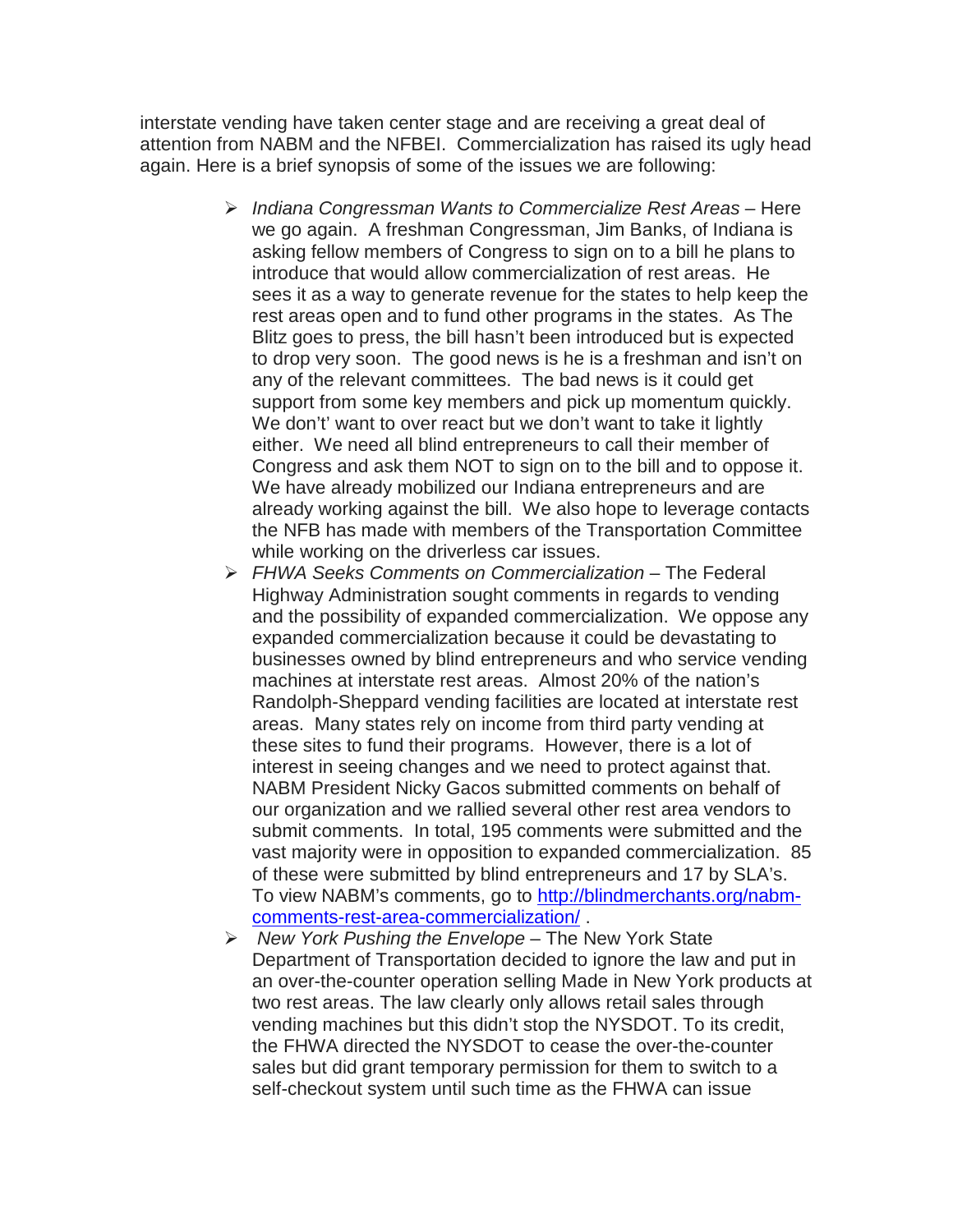guidance on what is permissible under vending. We had several questions. First, by what authority did the FHWA allow the NYSDOT to use a self-checkout system when the law clearly only allows sales by vending machines? Did NYSDOT first offer the opportunity to the New York BEP as required by the Kennelly Amendments? Is the FHWA foreshadowing the guidance it plans to issue? The NFBEI was concerned and NABM President Nicky Gacos wrote to the FHWA to express our concerns. We are awaiting a response and hopefully an opportunity to have some dialogue on the issue.

- *Connecticut Closing Rest Areas* As part of a budget reduction measure, the Governor in Connecticut has proposed closing several interstate rest areas. This move will cost the BEP approximately \$137,000 which it uses to support the program. NABM and NAMA have joined forces to fight the closures. It is an uphill battle but the blind entrepreneurs and the NAMA lobbyist are doing their best to salvage the rest areas.
- *To Toll or Not to Toll* The idea of converting the interstate highways to toll roads is gaining momentum. Current law allows 4 states to do pilot projects and Indiana is the closest of the 4 to actually do it. NABM opposes tolling and has joined forces with the National Association of Truck Stop Operators (NATSO) and others to fight tolling. Our fear is that tolls will result in less traffic on the interstates which means fewer visitors to the rest areas which means fewer patrons for the vending machines which means less money in the pockets of blind guys. It is in our best interest to join forces with others to fight these tolls.

*DoD – The Senseless Battles Rage On –* We could do a special issue of The Blitz on just DoD and Randolph-Sheppard. We will keep it short and just hit the highlights.

- *DoD Rulemaking*  Who knows what the heck is going on with the proposed rules? DoD isn't saying. What we do know is we expected final rules to be published as early as September. The more than 5,000 comments that we generated slowed that process down. President Trump's moratorium on new rules delayed them further. DoD insiders are saying the rules will be published in April but we don't have much confidence in that information. However, it does appear DoD intends to move forward if possible. We continue to use political pressure and back channels to try to prevent the rules from ever seeing the light of day. It remains to be seen what will happen but our biggest fear is our friends at AbilityOne will get stronger language put in the NDAA which is what we have to guard against. See the notes below on NABM's plans for a fly-in.
- *Fort Bliss* At Fort Bliss, the Army is attempting to split the contract and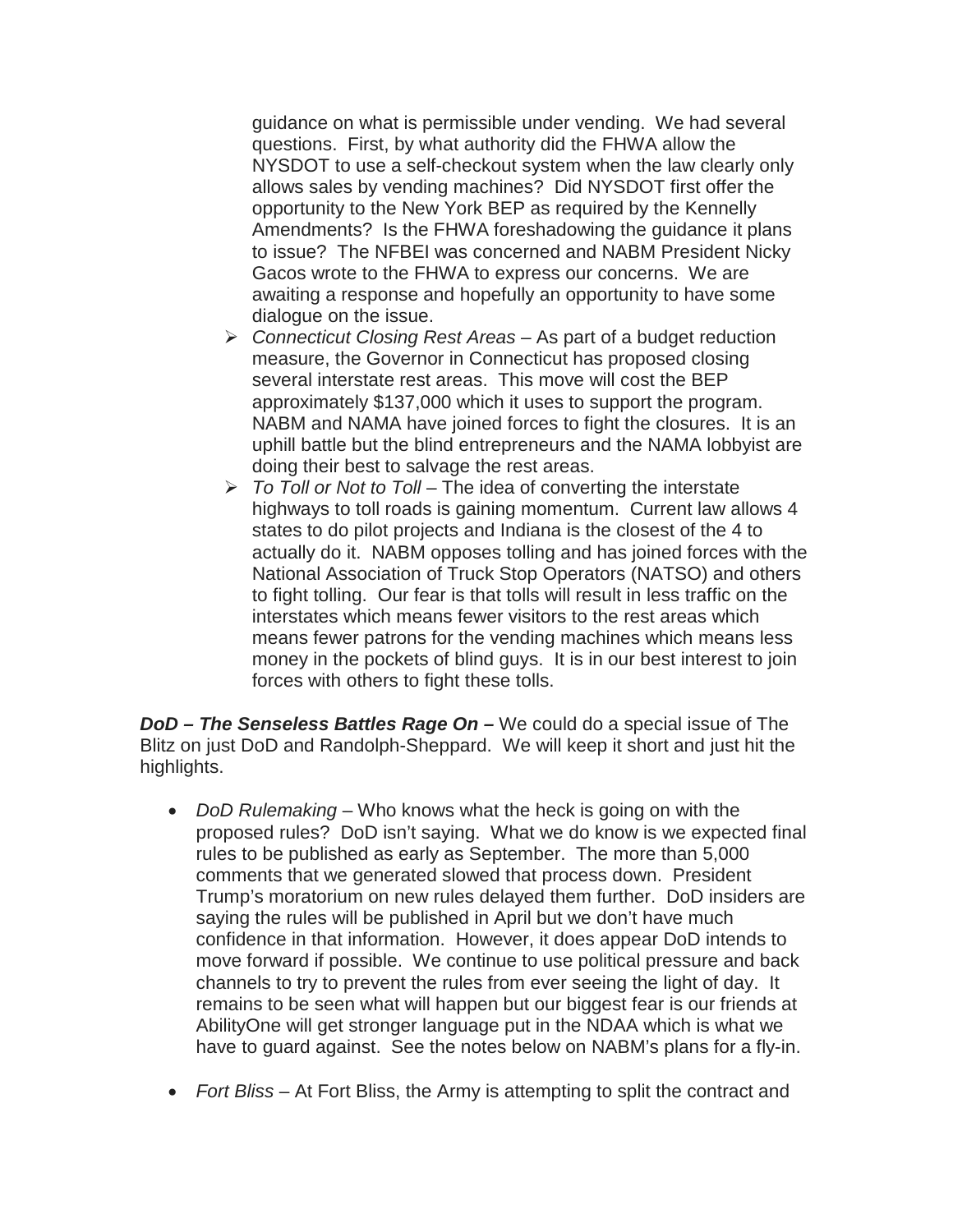take part of the contract away from the blind entrepreneur and award the dining facility attendant services to another company. An arbitration panel ruled the Army's action did not violate the Randolph-Sheppard Act. The State of Texas has appealed the ruling to federal court. The SLA is optimistic with its chances to get the panel's decision overturned. Getting federal courts to weigh in or our side is critical.

- *Fort Campbell* The federal judge has finally lifted the stay on the arbitration panel ruling that stated the Kentucky SLA was entitled to a priority to operate the DFA contract at Fort Campbell. This clears the way for Kentucky to assume that contract. The battle is probably not over but the judge's ruling is a positive development.
- *Eglin Air Force Base* This case centered around the Air Force's failure to not set a competitive range when bidding out the dining contract at Eglin Air Force Base in Florida. It claimed the SLA's bid was not reasonable and it awarded the contract to the lowest bid. In a rather odd decision, the arbitration panel ruled that the SLA had slept on its rights to appeal because it knew a competitive range wasn't going to be set and that it should have filed for arbitration at that point rather than waiting until it did not get the contract.
- F*ort Sam Houston* In February, an arbitration panel found that the Air Force's decision to exclude Texas from the competitive range violated the Randolph-Sheppard Act because the Contracting Officer failed to properly apply the criteria set forth in the solicitation. Critically important to this finding was the panel's determination that the panel owed no deference to the Contracting Officer's decision. It had to be supported by the evidence. The Air Force was directed to include Texas in the competitive range and commence negotiations with it. In a parallel case at the Court of Claims, an attorney for the Air Force informed the Court that the Air Force would "generally" not comply with the dictates of the arbitration decision. After some hard questioning by the court, the Assistant Attorney General disavowed those statement and agreed that the selection process would be reopened, Texas would be included in the competitive range and the Air Force would follow the RSA. The parallel action in the Court of Claims was then dismissed without prejudice.
- *Fort Sill and Fort Riley Pending* We are waiting on decisions in the two most recent arbitration cases. The issue at Fort Sill is similar to Fort Bliss in that the Army is splitting out some of the DFA services. At Fort Riley, the Army is claiming the contract is for DFA services and not subject to the Randolph-Sheppard priority. Terry Smith with the NFBEI provided expert testimony in both cases. One very interesting development in the Fort Riley case was that the Army admitted it changed the scope of work simply to avoid the Randolph-Sheppard priority. That says volumes about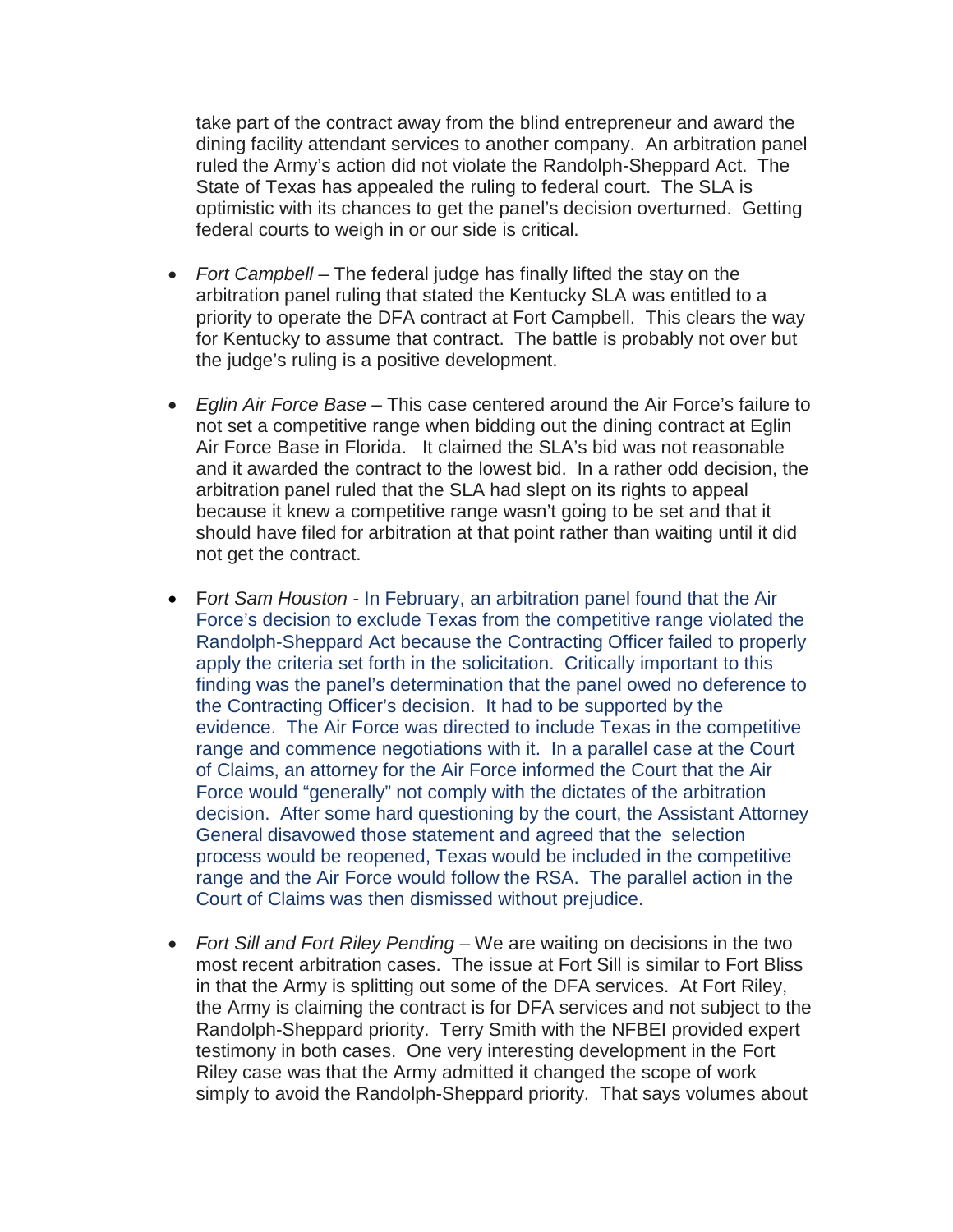DoD's attitude toward Randolph-Sheppard.

It's not all bad news.

- *RFP's for Marine Contracts Coming Soon* Despite all of the battles with the Army and to a lessor extent the Air Force, we are encouraged by the chances of Randolph-Sheppard getting one of the two multi-state Marine contracts. The Marines are expected to issue RFP's later this year for the West Coast and East Coast Marine bases. California and Arizona are working together to submit a proposal for the West Coast contract. They have selected their blind entrepreneurs who subsequently selected the teaming partner. On the East Coast, South Carolina is taking the lead and is working with North Carolina to submit a bid. The NFBEI has been facilitating those discussions. If we get either one of these contracts, they will be the largest Randolph-Sheppard contracts ever. Let's make this happen.
- *Pensacola Navy Hospital –* There is some good news. The Florida SLA was recently awarded the contract for the dining at this facility. Dave Warmuth is the licensed blind vendor and Blackstone Consulting is the teaming partner. Congratulations to all.
- *South Carolina Wins Arbitration for Multi-State Nutrition Care Contract –* South Carolina won its arbitration against the Army regarding the contract for dining services at 8 Army hospitals in 8 states. The 8 states agreed to allow South Carolina to bid using the Randolph-Sheppard priority. The Army argued that the priority does not apply to these contracts since the contractor must have a dietician and the contract requires some in-room service. The panel rejected this argument. Despite the victory, there is no movement to immediately award the contract to the SLA. Stay tuned on this one.

*Help Us Make a Difference: We Need You at the NABM Fly-In -* The Randolph-Sheppard Program is facing many threats and it is time you let your voices be heard by members of Congress. In January, the National Federation of the Blind held its annual Washington Seminar with hundreds of members converging on The Hill. But NFB President Riccobono believes a special fly-in focused exclusively on Randolph-Sheppard is warranted. The NFBEI and NABM will be holding its special fly-in in the next month or two. As The Blitz goes to press, we are still working on a hotel but watch for an announcement soon. It may be short notice but we need you there if possible. We plan on focusing on Congressional committees that have jurisdiction over the Department of Defense, the Veterans Administration, and the interstate rest areas. Any blind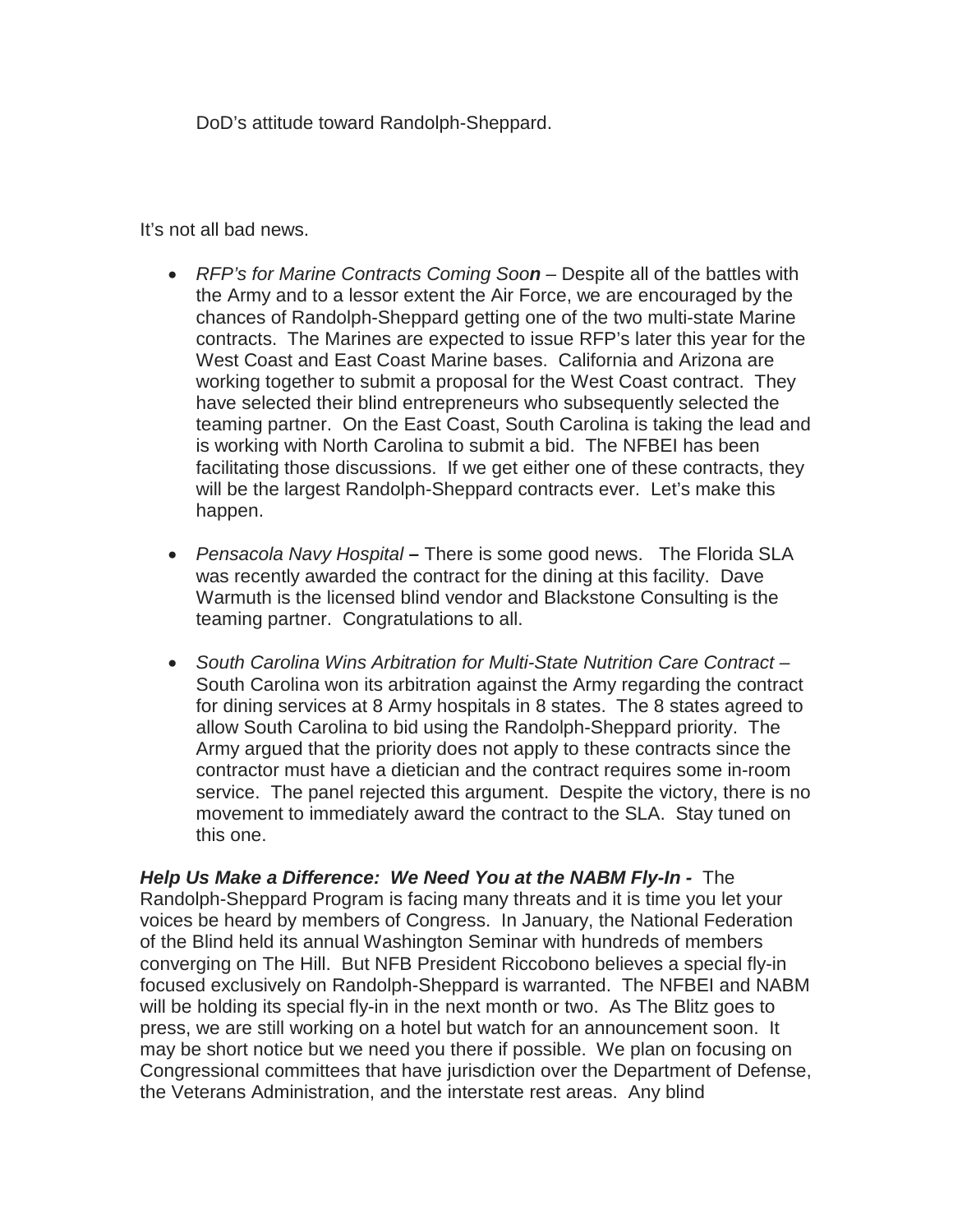entrepreneur is welcome to attend but we especially want entrepreneurs with member on the key committees. Watch in the coming days for more information.

*Calorie Disclosure Is Here and Why We Want it to Stay* – When President Trump was elected and had campaigned to abolish Obamacare, many blind entrepreneurs were excited at the prospects of rolling back the calorie disclosure requirement. After all, it was Obamacare that gave us the calorie disclosure. Congress failed to abolish President Obama's landmark health care program and it looks like it will be the law of the land for the foreseeable future. However, even if there is a future attempt to repeal the law, we do not want Congress to repeal the calorie disclosure requirement. Why not? The requirements that went into effect December 1, 2016, were not all that burdensome on vending companies. In fact, the law doesn't even apply to many of our Randolph-Sheppard entrepreneurs who operate fewer than 20 vending machines. The FDA had worked with the vending industry to ensure the law was implemented in a way that was fair to vending operators. Under current law, states cannot impose stricter requirements on the vending industry. However, if the law is repealed, many states will rush in with state laws. We could end up with 50 different sets of labeling requirements. That would be chaotic. December 1 came and went and I think we found out it wasn't as bad as feared. So, we are better to stick with the devil we know rather than the one we don't. A final word on calorie disclosure. Any entrepreneur who has 20 or more vending machines needs to comply with the law. We have observed some Randolph-Sheppard entrepreneurs who are out of compliance. Remember, if you are relying on frontof-pack labeling, all products must comply with the requirement. If you are still confused about the labeling requirements, we have linked the NAMA guidance on our website at<http://blindmerchants.org/vending-machine-labeling-guidance/>.

*Two Courts Say Yes to Damages –* Two federal courts recently took the position that state licensing agencies can be required to pay damages to blind entrepreneurs. In Oklahoma, a federal judge upheld the award of damages granted by an arbitration panel. That award could be in the millions of dollars. The State of Oklahoma is appealing to the Federal Court of Appeals. In Oregon, a federal magistrate judge reversed an arbitration panel's decision and awarded damages to the blind entrepreneur. A federal judge must certify that decision before it becomes binding on the parties. It is unclear whether the SLA will appeal that decision if in fact it is certified. There are conflicting rulings in other districts where judges have ruled states are protected by their sovereign immunity. Who knows? The Supreme Court may ultimately have to resolve this issue. The fallout of a Supreme Court ruling could be enormous. None of this will happen anytime soon. The wheels of justice turn slowly.

*Changing the State Law: 2 States Going in Different Directions* – BEP legislation is before 2 state legislatures and the situations are entirely different. In Oregon, the blind entrepreneurs are leading an effort to strengthen the state's Little Randolph-Sheppard Act. They are early on in the process but the bill has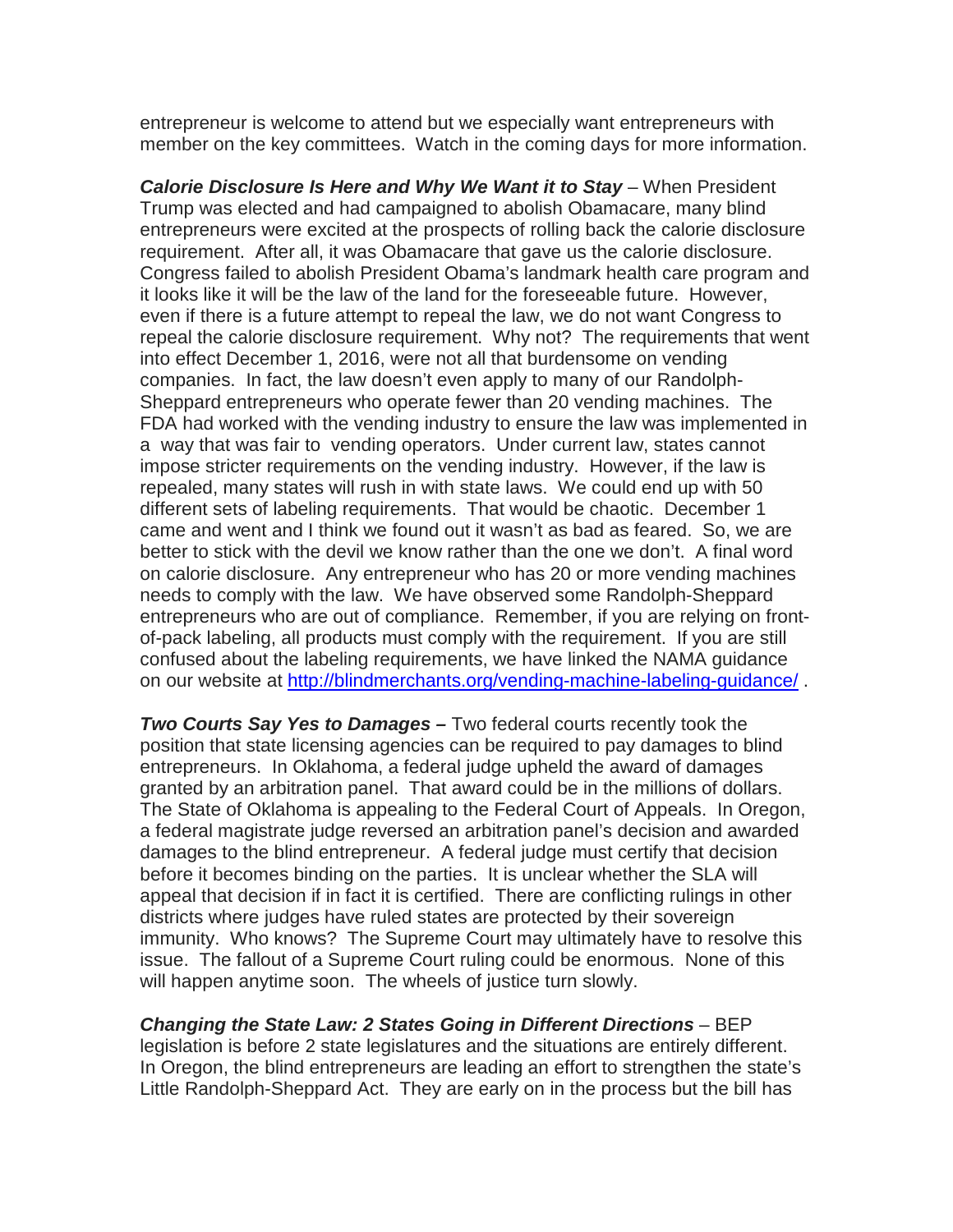the support of some members of the Legislature. The vendors' right to subcontract is a key component of that bill. The bill may ultimately be delayed until next year as the deadline for hearing new bills is fast approaching and there are still details and compromises to be worked out. In Oklahoma, the BEP is fighting to hold onto its priority to operate inmate commissaries in county jails. The BEP only operates one such commissary at the Tulsa County Jail. That sheriff wants to be exempted from the blind vendor priority. The bill has passed the House so the vendors are focused on fighting the effort in the Senate. The bill did pass the Senate Committee but as The Blitz goes to press, there has been no vote scheduled on the Senate floor.

*Rulemaking* – Several states have begun the process of rewriting their BEP rules and regulations. A couple have taken advantage of the technical assistance to which they are entitled as part of the NFBEI to have Terry Smith assist with that process. Last year, he assisted New Jersey. The rules were written, approved by RSA, and implemented in record time. In February, he was in South Carolina helping them. As states need to modernize their rules, the NFBEI may be called on more often to assist.

*Merchants Meet at Washington Seminar* – As noted earlier, the National Federation of the Blind held its annual Washington Seminar in January. Although none of the issues directly related to Randolph-Sheppard, blind entrepreneurs attended the Merchants meeting. It was a very productive gathering with an impressive agenda that was put together by President Gacos. \

*Merchants to Meet at National Federation of the Blind National Convention* – The NFB will be holding its annual convention in Orlando July 10-15. The Merchants will be meeting on the afternoon of July  $12<sup>th</sup>$ . Last year, NABM set a record for number of attendees and a large number is expected again this year. Come join us for some fun in the sun. To register for the convention, you can go to<https://convention.nfb.org/> .

*NAMA Fly In* – Earlier we mentioned the NABM fly-in. Many blind entrepreneurs, including NABM's leadership, will be participating in the National Automatic Merchandising Associations Day on the Hill July 25<sup>th</sup>. It is understood that Randolph-Sheppard entrepreneurs cannot be at every event but we do hope to have a Randolph-Sheppard presence. The issues that affect the vending industry as a whole affect our membership.

*Goodbye Otis –* Otis Stevenson who most recently served as the BEP Director in South Carolina, has retired. Otis was well-respected by his peers and a huge supporter of the NFBEI. Prior to moving to South Carolina, Otis was the BEP Director in Arizona. It is our hope that he will stick around in some capacity to help the state through the process of submitting its bid for the Marine contract we mentioned earlier. Either way, he will be missed and we wish him well. We are happy too that Marcellous Primus who is on staff there will serve as the interim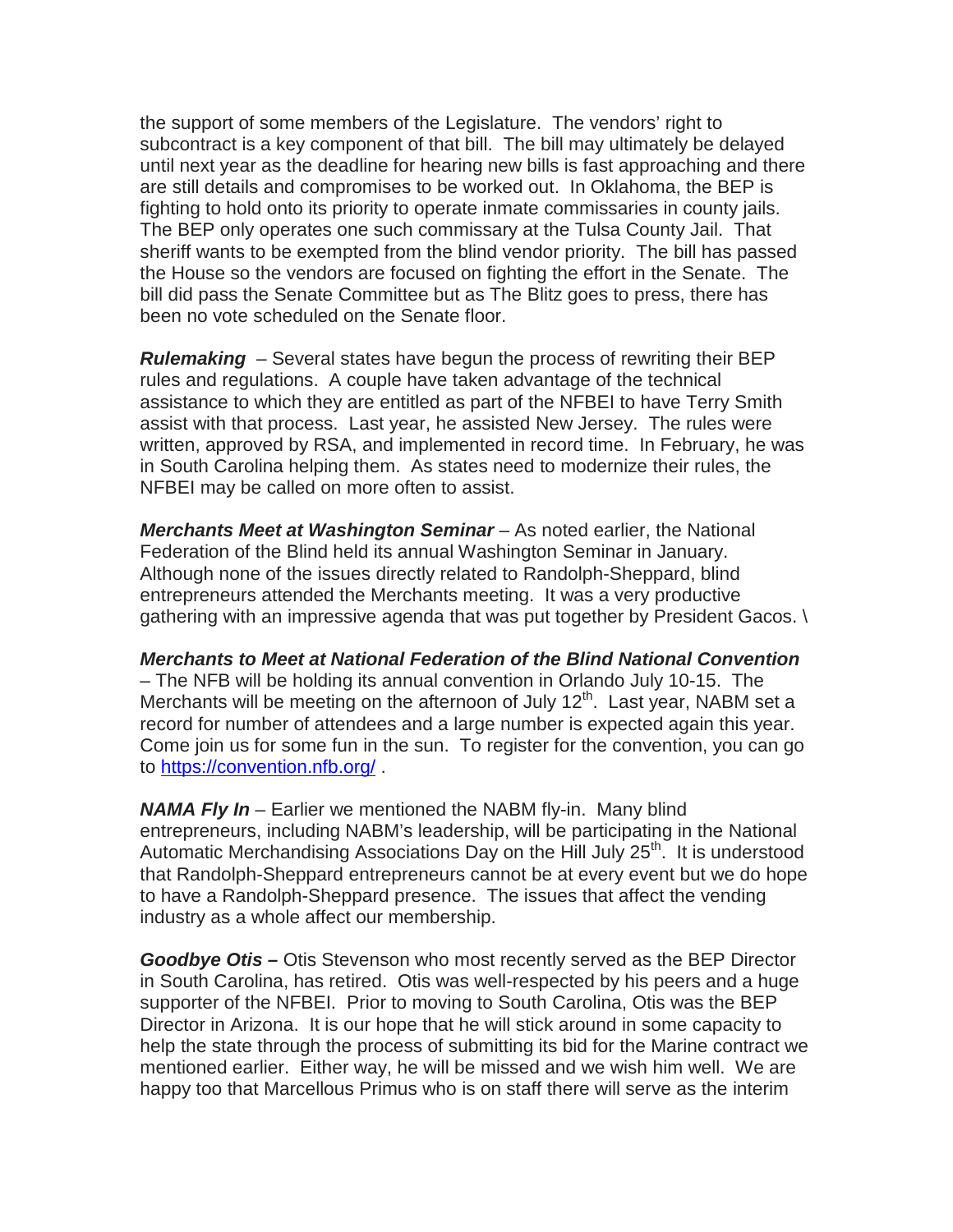director until they can fill the position permanently.

*Welcome to the New Guys* – We have several new BEP Directors to welcome aboard. We are happy to announce the following additions to the BEP Director fraternity and welcome them into the Randolph-Sheppard family. They are:

Arizona – Nathan Pullen North Carolina – William Webb New York – Nat Beyer Kansas – Joel Morrison Iowa – Al Bickell Idaho – Corey Bresina

Welcome aboard guys and let us know how the NFBEI can help you.

*Tom Spiliotis Recognized* – Nicky Gacos and Terry Smith recently traveled to Florida to present NABM's Lifetime Achievement Award to Tom Spiliotis posthumously. Tom served the Randolph-Sheppard community for decades and made a difference both in Florida and across the nation. The award was presented to Tom's widow. It was a very moving memorial service. Tom is missed by all of us.

*NCSAB News* – There have been some changes at NCSAB. Our friend Dan Frye was elected President-Elect. Congrats to Dan. But that meant they had to find a new Chair of the Randolph-Sheppard Committee. Curtis Glisson of Alabama has assumed that role. We wish Curtis well. We understand that John Gordon of Illinois will be assisting Curtis. At its fall meeting in San Diego, NCSAB did a full-day of training on Randolph-Sheppard. Both Nicky Gacos and Terry Smith presented at that training. At its spring meeting in April, they will do another training and Terry again will participate. In addition, Terry will present at the attorney training being sponsored by CSAVR in Bethesda prior to the start of the NCSAB meeting.

## *Dates to Remember*

- $\triangleright$  April 5-7, 2017 National Council of State Agencies for the Blind Spring Conference, Bethesda, MD
- $\triangleright$  April 18 Randolph-Sheppard Training in Conjunction with NAMA One Show, Las Vegas, Nevada
- ▶ April 19-21, 2017 NAMA One Show, Las Vegas, Nevada
- $\triangleright$  May 15-17 NATSO D.C. Fly-In
- $\triangleright$  July 10-15 National Federation of the Blind National Convention (Blind Merchants meet on July 12th)
- $\triangleright$  July 24-25, 2017 NAMA Fly-In, Washington, D.C.
- $\triangleright$  September 12-15, 2017 BLAST, Nashville, Tennessee
- $\triangleright$  November 15-17, 2017 National Council of State Agencies for the Blind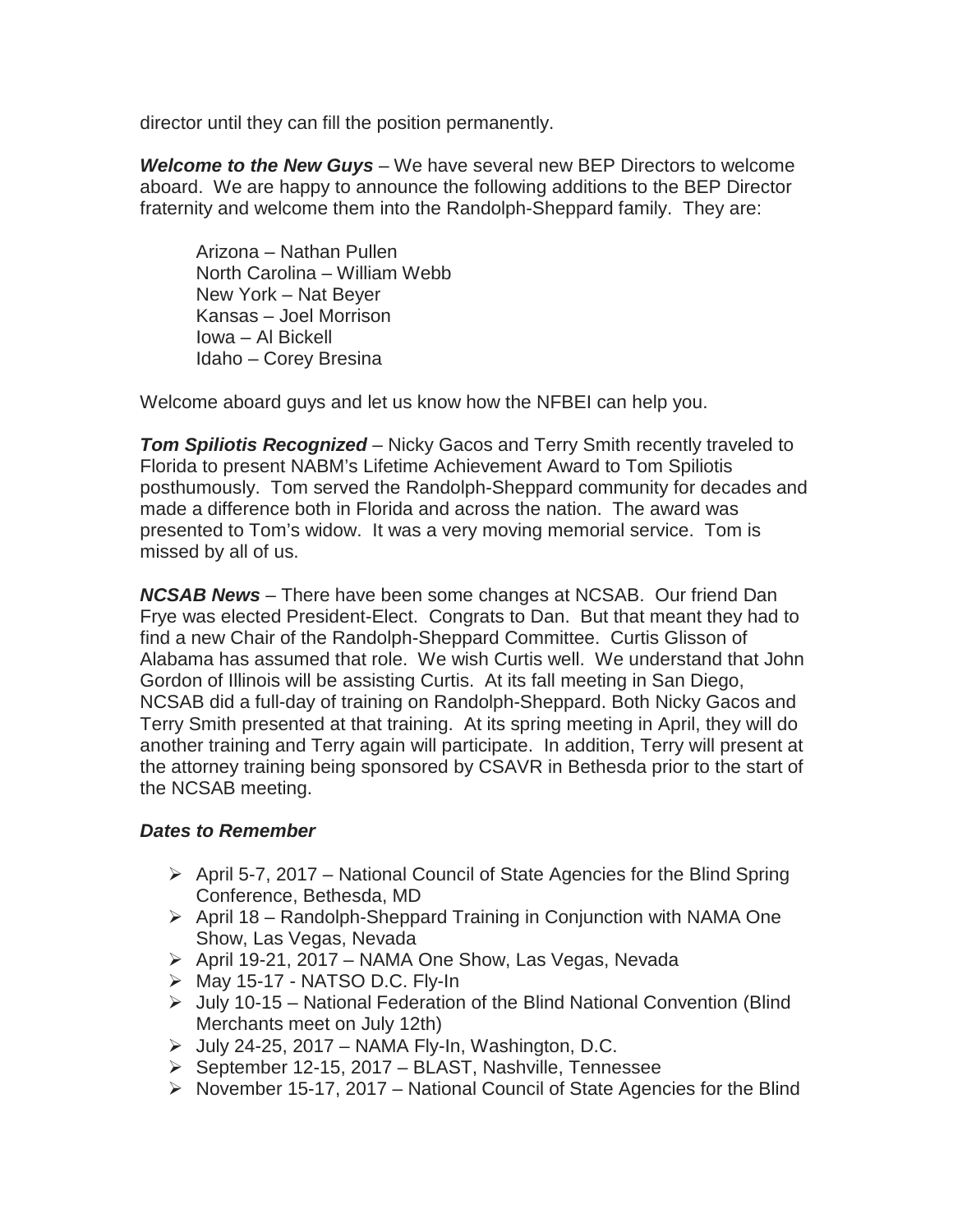Fall Conference – Greenville, South Carolina

*Happy Birthday Governor –* NABM President Nicky Gacos was invited in December to attend New York Governor Cuomo's birthday celebration. It was a great opportunity to network and make some important contacts. As an added bonus, Nicky got to meet Oscar Award winning actor Robert Deniro. To see a picture of Nicky with the Governor and Deniro, go to [www.blindmerchants.org.](http://www.blindmerchants.org/)

*On the Road Again –* In the last quarter of 2016, both Nicky and Terry were in multiple states including Nebraska, Texas, Idaho, Oregon, Kentucky, South Carolina, Georgia, and Florida. The first quarter of 2017 was fairly light. Nicky attended the bi-annual meeting of the Arizona blind entrepreneurs. Terry presented at the South Carolina meeting. Terry was also in Georgia where he has been assisting a blind entrepreneur with an evidentiary hearing. Nicky's responsibilities as a NAMA board member have also had him traveling. The next quarter is going to be very busy.

*Need Assistance with Social Security?* – Many Randolph-Sheppard entrepreneurs experience problems with Social Security when it comes to their SSDI benefits. NABM and NFBEI are trying to find ways to assist our members. Stay tuned for an announcement in the next 30 days on a new service we will be offering to our members.

*You Can Still Hel***p** – Do you like what NABM/NFBEI are doing to advocate for the program on a national level and to assist individual state programs and blind entrepreneurs? Do you enjoy reading The Blitz and being kept informed about what is going on in the Randolph-Sheppard community? If so, we can use your financial support. Over half of our support comes from the NFBEI subscriptions but we count on donations to make up the rest. If you would like to contribute to the cause, we would welcome your donation. You can donate by sending a check to:

National Association of Blind Merchants 7450 Chapman Highway, #319 Knoxville, TN 37920

Make the check payable to NABM and write "NFBEI" in the memo portion of the check. Your support is greatly appreciated.

You can also donate by going to our website at [www.blindmerchants.org](http://www.blindmerchants.org/) and we have a new way you can contribute. We can do bank drafts if you want to sign up for monthly giving. Contact Terry Smith if you are interested in setting up bank draft donations